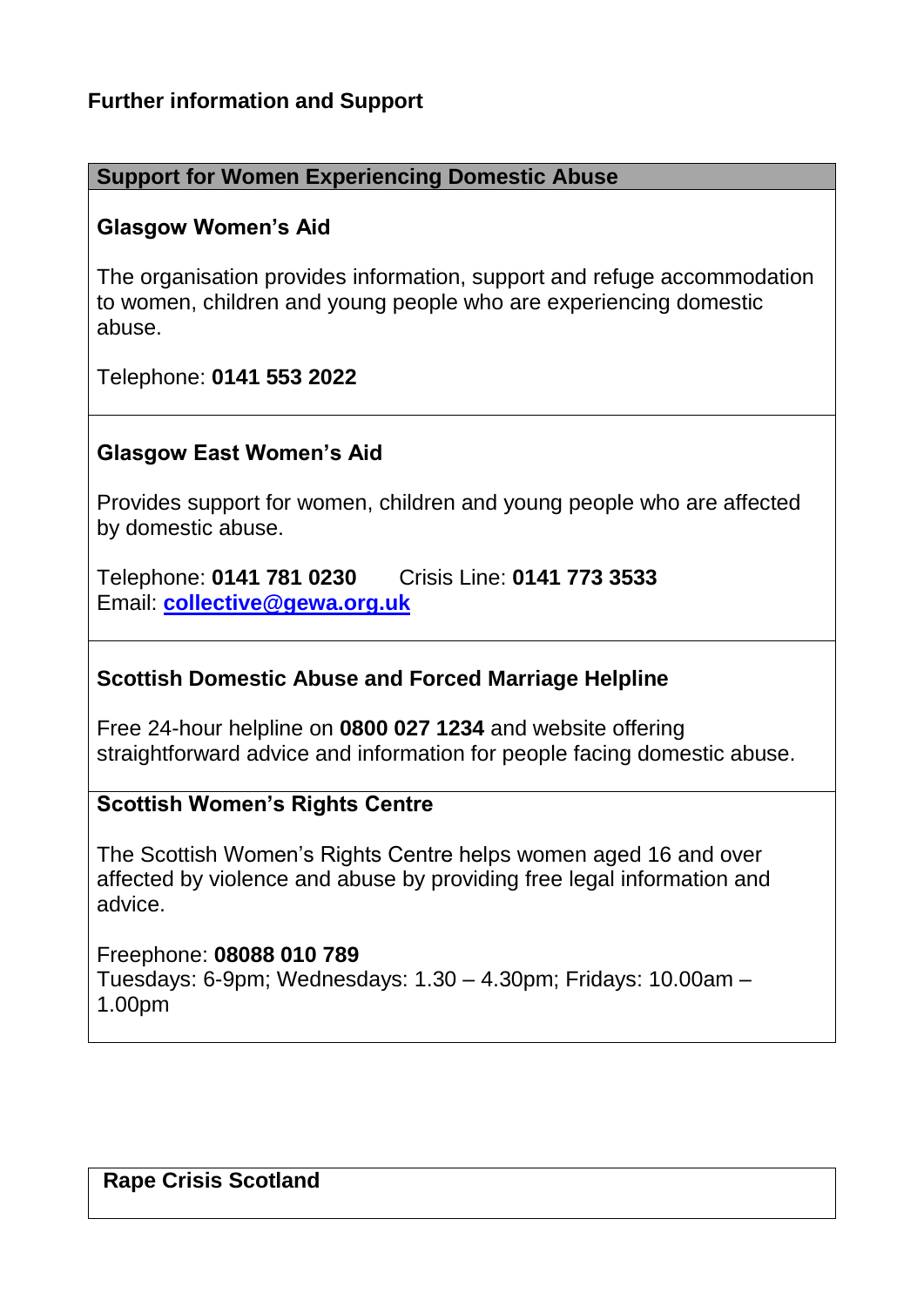Free, confidential information and support for girls and women who have undergone sexual abuse at any time in their lives.

Telephone: **08088 010302**

## **SAY Women**

SAY Women is a voluntary organisation which offers safe and secure accommodation for young women who are survivors of childhood sexual abuse, rape or sexual assault and who are homeless or threatened with homelessness.

Telephone: **0141 552 5803**

## **Support for BME Women Experiencing Domestic Abuse**

Hemat Gryffe Women's Aid

Hemat Gryffe Woman's Aid provides support and practical help to Asian, black and ethnic minority women who have experienced mental and physical harassment and abuse either from their partner, ex-partner or within the extended family system. They are based in Glasgow and their services include a drop-in centre and refuge. Hemat Gryffe have a 24-hour emergency helpline.

Telephone: **0141 353 0859**

# **Amina**

The Muslim Women's Resource Centre offers a range of support services. You can call their free helpline and on Fridays there is an Imam you can speak to on the helpline. They have offices in Glasgow and Dundee. The languages spoken are Arabic, Bangla, English, Swahili and Urdu.

Telephone: **0808 801301**

# **Muslim Community Helpline**

The Muslim Community Helplline aims to provide any Muslim girl or woman in crisis with a free, confidential listening service and referral to Islamic consultants, plus practical help and information where required.

Telephone: **0208 904 8193** or **0208 908 6715**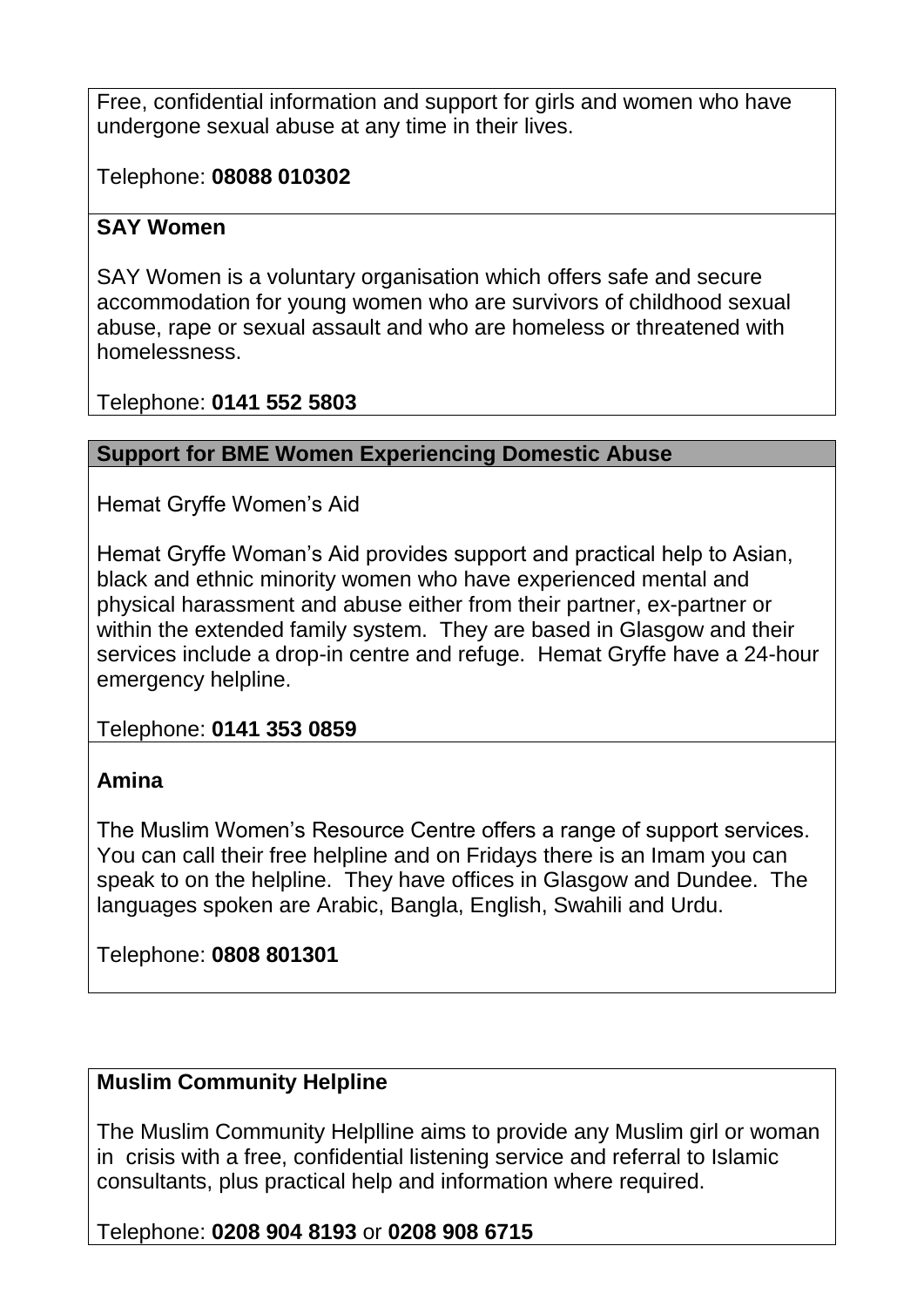### **Shakti Women's Aid**

This Edinburgh based services run by black women offers advice, information, counselling, support and temporary accommodation for black and minority ethnic women and their children escaping domestic violence. Workers can provide information on housing, benefits, legal issues, immigration, nationality, racial harassment and health. Their support services are available across Edinburgh, the Lothians, Fife, Central Belt and Tayside. Languages spoken include Arabic, Gujarati, Hindi, Punjabi, Singhalese, Swahili and Urdu.

Telephone: **0131 475 2399**

#### **Support for Men Experiencing Domestic Abuse**

#### **Men's Advice Line**

Support and advice for men experiencing domestic abuse.

Telephone: **0808 801 0327**

## **Survivors UK**

Survivors UK provides support and resources for men who have been sexually abused or raped or experienced any form of sexual violence.

Telephone: 0203 598 3898

#### **Support for LBGT People Experiencing Domestic Abuse**

#### **Broken Rainbow**

Support services and advice for lesbian, bisexual, gay and trans women experiencing domestic abuse.

Telephone: **0300 999 5428**